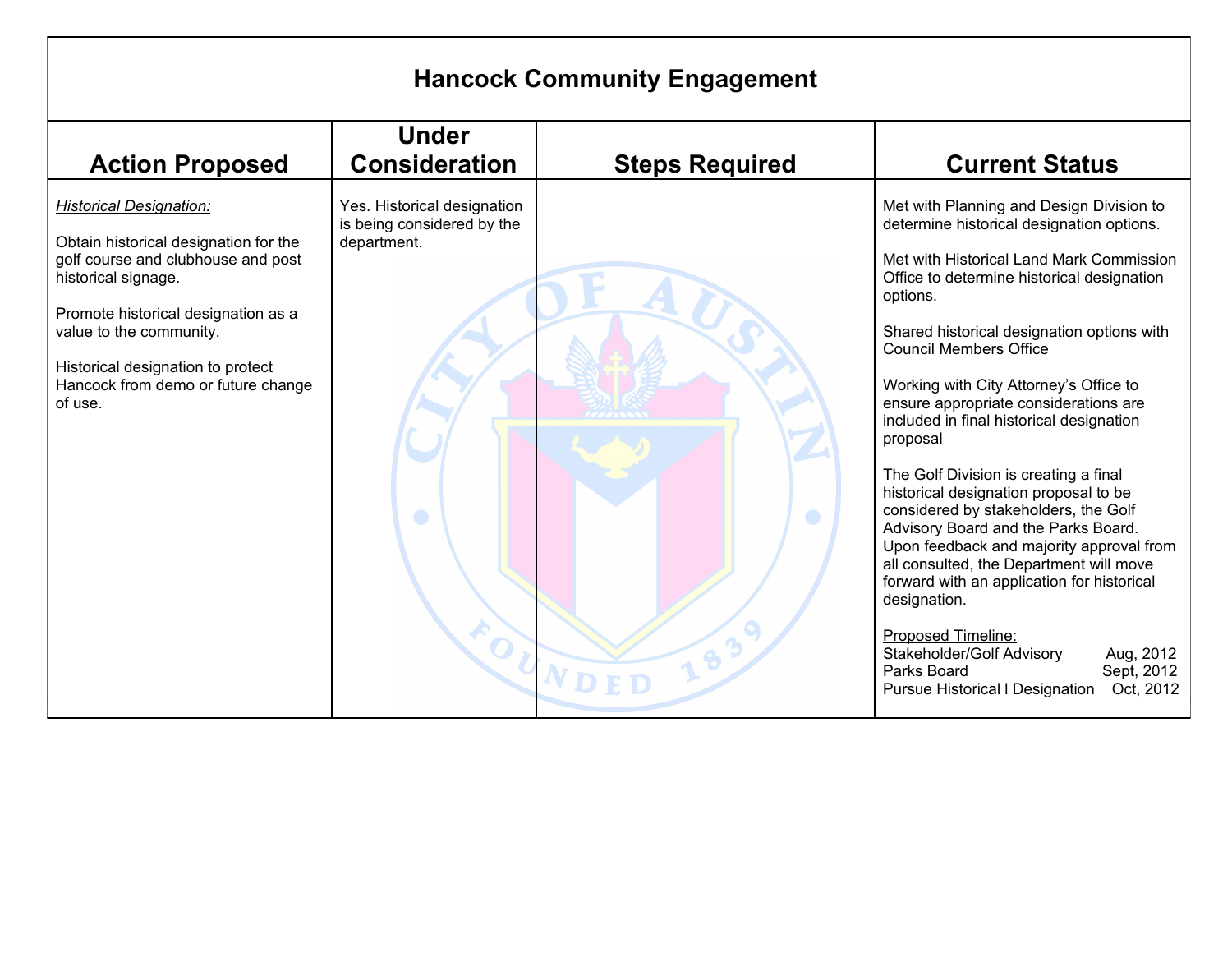| <b>Action Proposed</b>                                             | <b>Under</b><br><b>Consideration</b> | <b>Steps Required</b>                                                                                                                                                                                                                                                                               | <b>Current Status</b>                                                                                                                                                                                                                                                                                                                                                                                                                                                                                                                     |
|--------------------------------------------------------------------|--------------------------------------|-----------------------------------------------------------------------------------------------------------------------------------------------------------------------------------------------------------------------------------------------------------------------------------------------------|-------------------------------------------------------------------------------------------------------------------------------------------------------------------------------------------------------------------------------------------------------------------------------------------------------------------------------------------------------------------------------------------------------------------------------------------------------------------------------------------------------------------------------------------|
| Memberships:<br>Create yearly membership for<br>Hancock play only. | Yes.<br>O                            | Considering options for a Hancock only<br>golf membership.<br>Need to determine the pros and cons of a<br>Hancock only membership to the overall<br>fiscal health of the Golf Division.<br>Create a proposal and add to the Council<br>Approved Revenue Budget/Fee Schedule<br>$\bigcirc$<br>CUNDED | City of Austin golf memberships<br>currently include Hancock.<br>Annual Card members can play<br>Hancock anytime during the week and<br>on weekends for the designated fee<br>associated with the card.<br>Fee Schedule for fiscal year 2012-2013<br>has been completed. Researching<br>options for amending and or impacts of<br>fee implementation in the 2013-2014<br>budget cycle<br>Proposed Timeline:<br><b>Fee Schedule Review</b><br>Jan, 2013<br>Apr, 2013<br><b>Schedule Completion</b><br>Oct, 2014<br>Schedule Implementation |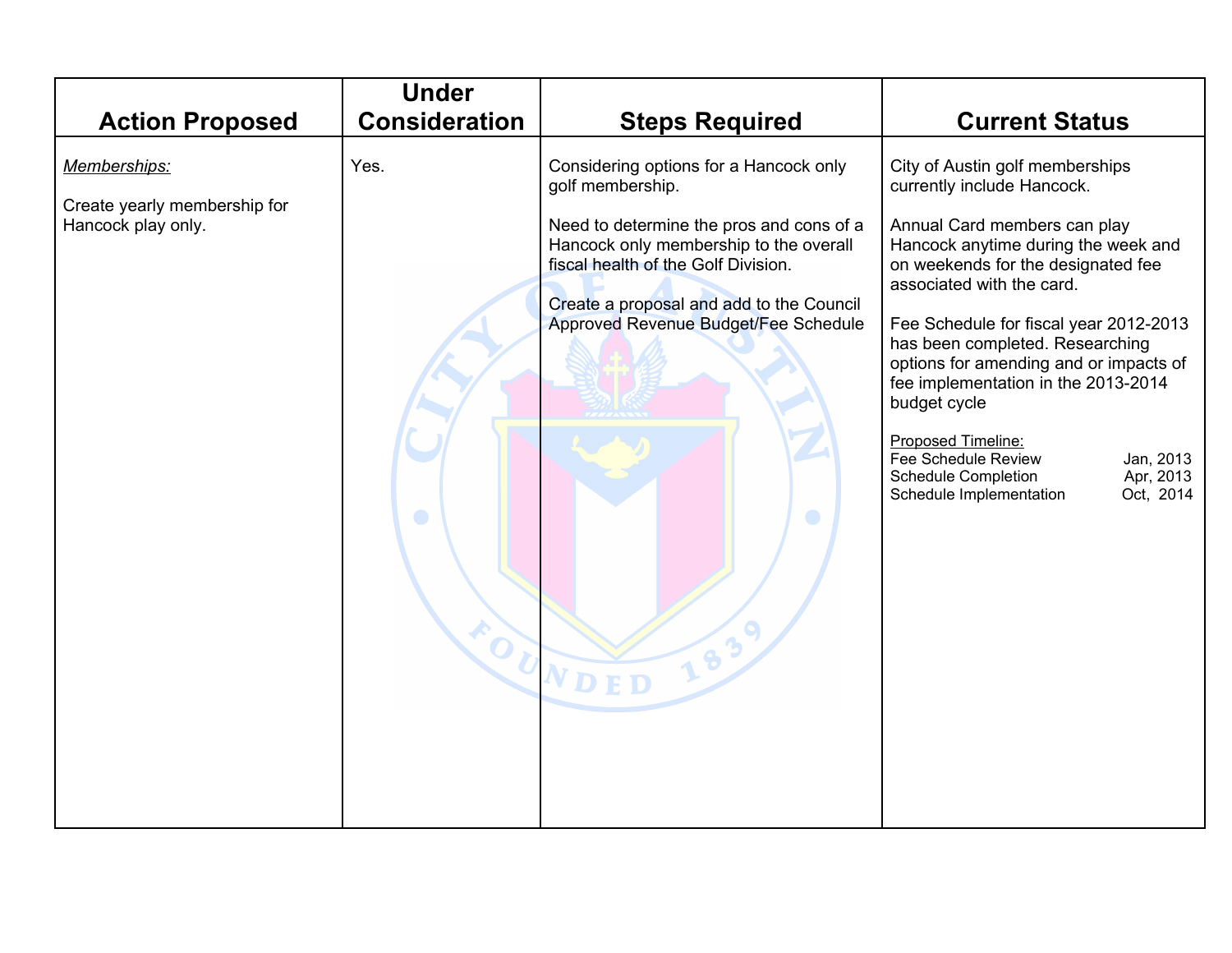| <b>Action Proposed</b>                                                                     | <b>Under</b><br><b>Consideration</b> | <b>Steps Required</b>                                                                                                                                                                                                                                                                                                                                                                                 | <b>Current Status</b>                                                                                                                                                                                                                                                                                                                                                                                                                                                                                                                                                                                                               |
|--------------------------------------------------------------------------------------------|--------------------------------------|-------------------------------------------------------------------------------------------------------------------------------------------------------------------------------------------------------------------------------------------------------------------------------------------------------------------------------------------------------------------------------------------------------|-------------------------------------------------------------------------------------------------------------------------------------------------------------------------------------------------------------------------------------------------------------------------------------------------------------------------------------------------------------------------------------------------------------------------------------------------------------------------------------------------------------------------------------------------------------------------------------------------------------------------------------|
| Create membership for students to<br>play at discounted rates.<br>Create UT Student rates. | Yes.<br>$\bullet$                    | <b>Considering options for College Student</b><br>memberships at Hancock only.<br>Considerations to include all college IDs or<br>just colleges in Austin City Limits.<br>Need to determine the pros and cons of a<br>Hancock only membership to the overall<br>fiscal health of the Golf Division.<br>Create a proposal and add to the Council<br>Approved Revenue Budget/Fee Schedule<br>$\bigcirc$ | Junior Annual Cards are currently<br>available for juniors 18 years of age or<br>younger and include use of Hancock<br>facility any day of the week for the<br>designated junior fee associated with<br>the card.<br>Junior fees are available at all City of<br>Austin Golf Courses including Hancock.<br>Fee Schedule for fiscal year 2012-2013<br>has been completed. Researching<br>options for amending and or impacts of<br>fee implementation in the 2013-2014<br>budget cycle.<br>Proposed Timeline:<br>Fee Schedule Review<br>Jan, 2013<br>Apr, 2013<br><b>Schedule Completion</b><br>Schedule Implementation<br>Oct, 2014 |
| Create neighborhood Punch Card<br>Program.                                                 | Not currently in<br>consideration.   | n/a<br>183<br>OUNDED                                                                                                                                                                                                                                                                                                                                                                                  | The Department does not support this<br>suggestion because the Hancock Golf<br>Course is open to all City residents. It<br>does not seem appropriate from a<br>Department stand point to give specific<br>"neighborhoods" an advantage over<br>other residents because the overall<br>support comes from all residents who<br>patronize the golf course.<br>Additionally, the Golf Division has<br>utilized loyalty programs in the past with<br>"punch cards" and have had little<br>success.                                                                                                                                      |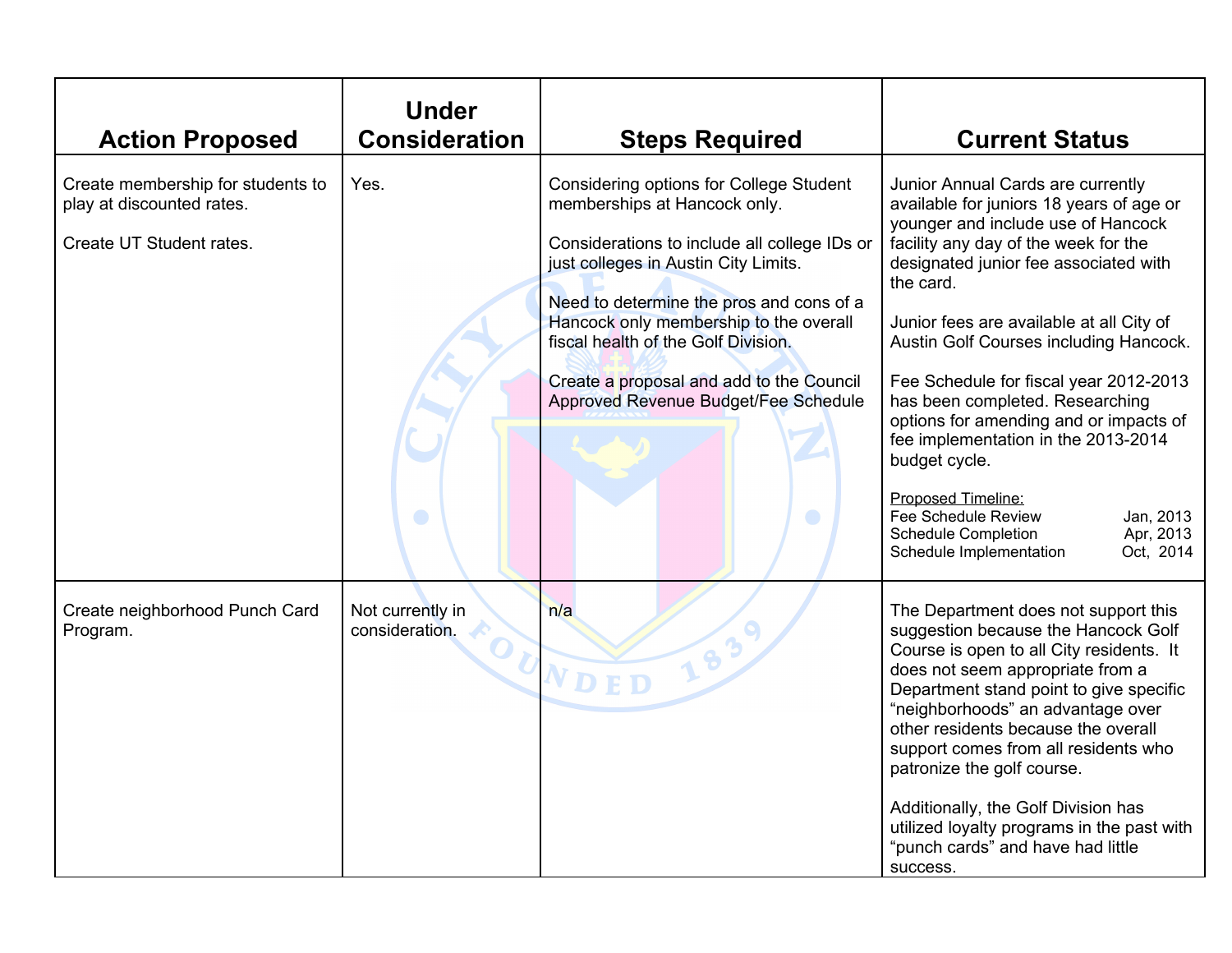| <b>Action Proposed</b>                                                                                                                            | <b>Under</b><br><b>Consideration</b> | <b>Steps Required</b>                                                                                                                                                                                                                                                                                                                                                                                                                                                                                    | <b>Current Status</b>                                                                                                                                                                                                                    |
|---------------------------------------------------------------------------------------------------------------------------------------------------|--------------------------------------|----------------------------------------------------------------------------------------------------------------------------------------------------------------------------------------------------------------------------------------------------------------------------------------------------------------------------------------------------------------------------------------------------------------------------------------------------------------------------------------------------------|------------------------------------------------------------------------------------------------------------------------------------------------------------------------------------------------------------------------------------------|
| Sponsorships/Partners:<br>Create golf tournaments to be<br>sponsored by large corporations,<br>non-profits and/or local celebrities<br>in Austin. | Yes.<br>$\bigcirc$                   | <b>Current City Policy "solicitation" limits</b><br>Review Department policies and<br>processes for "co-sponsorships" and<br>"donation"<br>Determine Department options and create<br>process for sponsorship solicitation to<br>include but not limited to:<br>Sponsorship options<br>Unacceptable sponsors (i.e. tobacco)<br>Create template agreement to be<br>approved by City Legal<br>Create marketing materials/advertise<br>Determine tournament dates<br>Solicit sponsors to determine interest | Have not started this research<br>Proposed Timeline:<br>Research and<br><b>Policy Review</b><br>Dec 2012<br>Jan 2012<br>Create template<br><b>Template Approval</b><br>Feb 2012<br>Mar 2013<br>Implementation                            |
| Have golf club venders on site to<br>introduce products and latest<br>developments.                                                               | Yes.                                 | Contact merchandise and golf product<br>vendors to request participation in a demo<br>day at the golf course.<br>Schedule demo day based on vendor<br>calendar.<br>Create advertising/marketing materials to<br>distribute to residents and local<br>businesses.                                                                                                                                                                                                                                         | The course poses limitations for product<br>vendors due to the lack of driving range<br>on site.<br>Proposed Timeline:<br><b>Call Vendors</b><br>Aug 2012<br>TBD by vendor<br>Schedule date<br>*Advertise at least 3 weeks prior to date |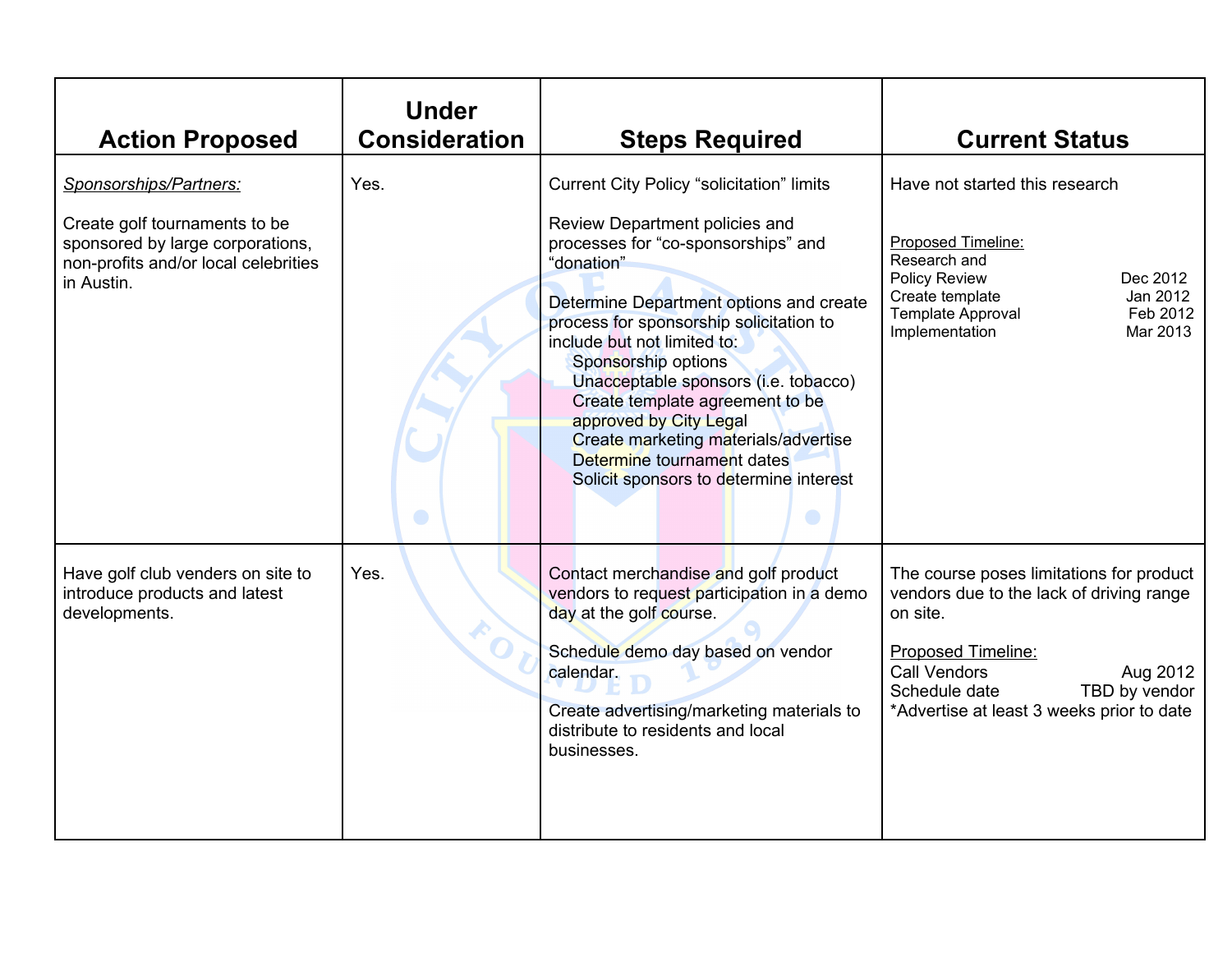| <b>Action Proposed</b>                                                                                                                                                                           | <b>Under</b><br><b>Consideration</b>                       | <b>Steps Required</b>                                                                                                                                                                                                                                                                                                                                                                                                                                              | <b>Current Status</b>                                                                                                                                                                                                                                                                                                                                                                                                                                                                                                                                                                                                                                                                                                                                 |
|--------------------------------------------------------------------------------------------------------------------------------------------------------------------------------------------------|------------------------------------------------------------|--------------------------------------------------------------------------------------------------------------------------------------------------------------------------------------------------------------------------------------------------------------------------------------------------------------------------------------------------------------------------------------------------------------------------------------------------------------------|-------------------------------------------------------------------------------------------------------------------------------------------------------------------------------------------------------------------------------------------------------------------------------------------------------------------------------------------------------------------------------------------------------------------------------------------------------------------------------------------------------------------------------------------------------------------------------------------------------------------------------------------------------------------------------------------------------------------------------------------------------|
| Partner with community groups:<br>"it's my golf course day"<br>Volunteers to assist in<br>maintaining/improvements<br>Sorority/Fraternities<br><b>Boy Scouts/Girl Scouts</b><br><b>First Tee</b> | Yes.<br>$\Box$<br>$k_{O_U}$                                | Determine course projects appropriate for<br>volunteer work<br>Develop partnership guidelines<br>appropriate for each individual partner<br>Develop marketing/advertising materials<br>Develop processes for soliciting<br>community partner groups<br>Schedule outreach presentations to area<br>neighborhood associations, volunteer<br>organizations, school groups, etc.<br>Schedule group events<br>Monitor and evaluate process<br>$\bigcirc$<br>183<br>NDED | The Golf Division will reach out to<br>groups in the community in accordance<br>with the following timeline: (please note<br>it is most appropriate to discuss<br>program opportunities after the<br>waterline is installed and It's My Park<br>Day is traditionally scheduled in March)<br>Proposed Timeline:<br>June 2012- First tee program<br>partnership meeting<br>Dec 2012 - Staff meeting to determine<br>course projects for volunteers<br>Jan 2013 - develop schedule and<br>marketing plan for group outreach<br>Feb 2013 - Create marketing materials<br>targeted for each group- execute<br>marketing plan<br>Mar 2013 – execute "It's my golf course"<br>day"<br>Other volunteer opportunities schedule<br>as partners agree to assist. |
| Lease unused portion of the<br>property.                                                                                                                                                         | N/A. There is not an<br>unused portion of the<br>property. | N/A                                                                                                                                                                                                                                                                                                                                                                                                                                                                | N/A                                                                                                                                                                                                                                                                                                                                                                                                                                                                                                                                                                                                                                                                                                                                                   |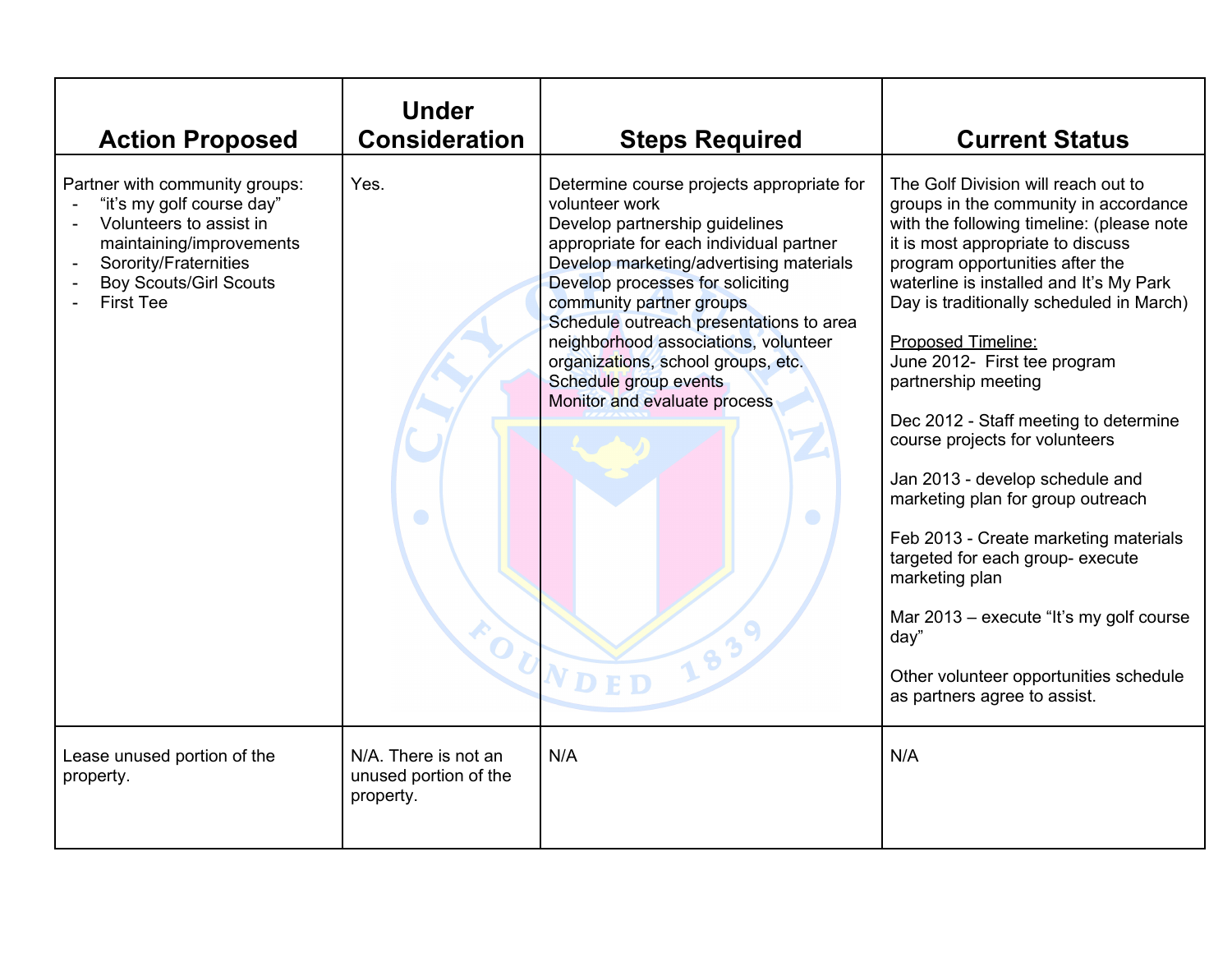| <b>Action Proposed</b>                                                                                                           | <b>Under</b><br><b>Consideration</b>                                                                             | <b>Steps Required</b>                                                                                                                                                                                                                                                                                                                                                                                                | <b>Current Status</b>                                                                                                                                                                                                                                             |
|----------------------------------------------------------------------------------------------------------------------------------|------------------------------------------------------------------------------------------------------------------|----------------------------------------------------------------------------------------------------------------------------------------------------------------------------------------------------------------------------------------------------------------------------------------------------------------------------------------------------------------------------------------------------------------------|-------------------------------------------------------------------------------------------------------------------------------------------------------------------------------------------------------------------------------------------------------------------|
| <b>Marketing/Publicity:</b><br>Improved signage including a<br>marquee sign on property that is<br>visible from the street.      | Yes. Requests for<br>updated and new signs<br>on the Hancock<br>property will be<br>implemented.                 | Contact PARD sign department for new<br>sign requests.<br>Provide supporting documents and images<br>to sign department.                                                                                                                                                                                                                                                                                             | Golf division obtaining documentation of<br>current signs.<br>Will submit to PARD sign department<br>for updates as well as requests for<br>additional signs.<br>Proposed Timeline:<br>Requests submitted<br><b>June 2012</b><br>Aug-Sept 2012<br>Signs Installed |
| Create a t-shirt or other branded<br>materials to sell, playing up the<br>history of the course.<br>Include some kind of slogan. | Yes. The golf division<br>will consider additional<br>inventory in the pro<br>shop as funds become<br>available. | Golf division to schedule a creative<br>brainstorming session with the PARD<br>Marketing department.<br>Create slogan and graphics for t-shirt<br>campaign.<br>Utilized current contracted vendors to<br>produce t-shirts.<br>Sell product in the Hancock Pro shop.<br>Promote new product through social<br>media and website.<br>Sales analysis to be completed to<br>determine success and future of<br>campaign. | Timeline based on Budgetary<br>constraints of the current Fiscal year.<br><b>Potential Timeline:</b><br><b>Creative Meeting</b><br>Sept 2012<br>Oct 2012<br>Graphic produced<br>Oct 2012<br>Order shirts<br>Shirts for sale in pro shop<br>Nov 2012               |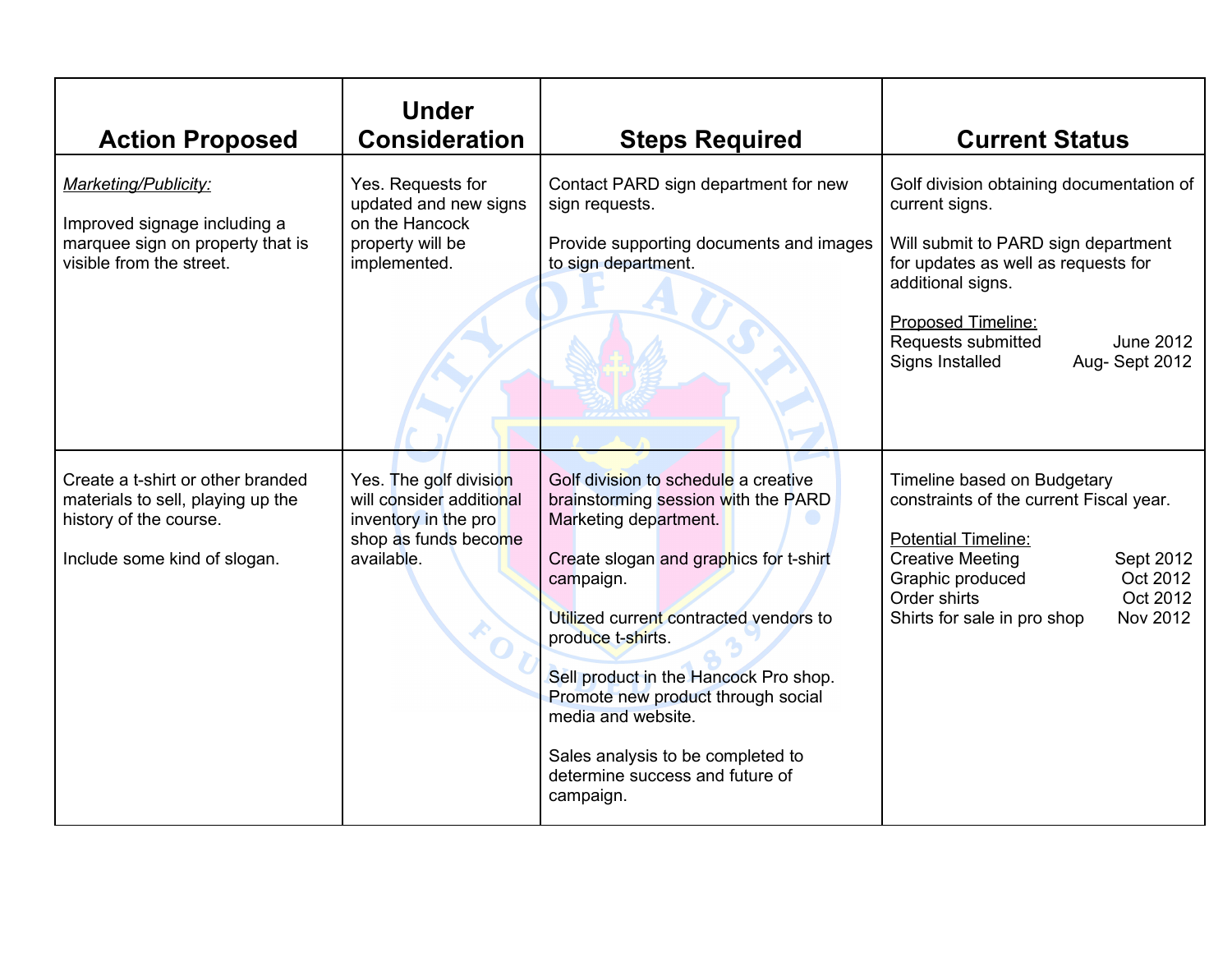| <b>Action Proposed</b>                                            | <b>Under</b><br><b>Consideration</b> | <b>Steps Required</b>                                                                                                                                                                                                                                                                                                          | <b>Current Status</b>                                                                                                                                                                                                                                                                          |
|-------------------------------------------------------------------|--------------------------------------|--------------------------------------------------------------------------------------------------------------------------------------------------------------------------------------------------------------------------------------------------------------------------------------------------------------------------------|------------------------------------------------------------------------------------------------------------------------------------------------------------------------------------------------------------------------------------------------------------------------------------------------|
| Advertise through neighborhood<br><b>HOAs and NA Newsletters.</b> | Yes.                                 | Compile list of HOAs and NA contacts.<br>Contact the HOA and NA newsletter<br>creators/editors for information and<br>possible costs for advertising.<br>The Golf Fund does not currently have<br>funding established for marketing or<br>advertising. The social media outlets will<br>continue to be utilized were possible. | Compiling lists of contacts<br><b>Proposed Timeline:</b><br>List completed<br>Aug 2012<br>Aug 2012<br>Contacts made<br>Nov 2012<br><b>Consider Advertisement</b>                                                                                                                               |
| Include tourists, hotels and<br>magazines in marketing plan.      | Yes.<br>FOU                          | Consultant to evaluate the Parks and<br>Recreation Department Marketing and<br>Advertising procedures May 16th- May 18th.<br>Preliminary report delivered on May 21 <sup>st</sup><br>Final report to be completed and delivered<br>at end of June.<br>$\bf{e}$<br>NDED                                                         | The Golf Division will work with the<br>Parks and Recreation Department in the<br>development of a comprehensive<br>marketing plan. The timeline and key<br>work products will be determined upon<br>review of the final consultant report.<br>Timeline to be developed by the end of<br>July. |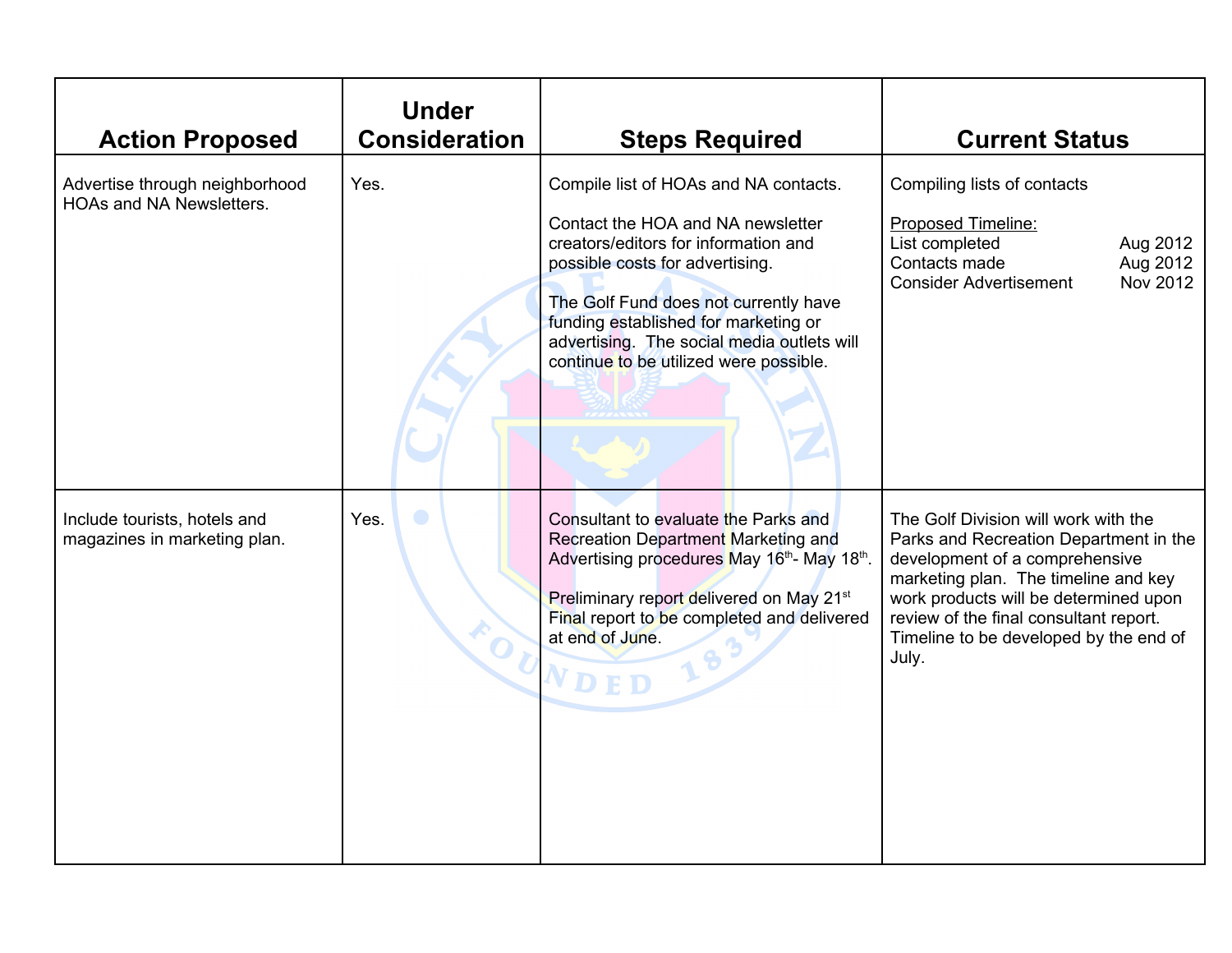| <b>Action Proposed</b>                                                                                                           | <b>Under</b><br><b>Consideration</b>                             | <b>Steps Required</b>                                                                                                                                                                                                                                                                                                                                                           | <b>Current Status</b>                                                                                                                                                                                                                                                                                                                   |
|----------------------------------------------------------------------------------------------------------------------------------|------------------------------------------------------------------|---------------------------------------------------------------------------------------------------------------------------------------------------------------------------------------------------------------------------------------------------------------------------------------------------------------------------------------------------------------------------------|-----------------------------------------------------------------------------------------------------------------------------------------------------------------------------------------------------------------------------------------------------------------------------------------------------------------------------------------|
| Youth Programs:<br>Contact local area schools and<br>reach out to PE class to introduce<br>kids to golf.<br>(Ex: Lee Elementary) | Yes. Any interest in<br>local area schools<br>would be welcomed. | Compile a list of elementary and middle<br>schools within a 5 mile radius of the<br>Hancock Golf course.<br>Contact PE teachers/coaches at each<br>school:<br>Hancock golf staff to bring small<br>putting greens to the school for quick<br>lessons during the PE class<br>Possible Field trips to Hancock to get<br>the students familiar with the golf<br>course in the area | Proposed Timeline:<br>Compile School List<br>Aug 2012<br>Complete all calls<br>Sept 2012<br>Spring 2013<br><b>Schedule Outings</b>                                                                                                                                                                                                      |
| Create a year-round junior program<br>to include junior days out at the<br>course and 9-hole tournaments.                        | Yes. This is currently<br>happening at the<br>courses.           | FOUNDED<br>183                                                                                                                                                                                                                                                                                                                                                                  | The Golf Division currently has a year<br>round Junior program that includes<br>Spring/Summer/Fall Tournament series<br>as well as golf clinics at each of the<br>COA golf courses.<br>A list of junior tour tournaments as well<br>as clinics information can be found on<br>the golf division website at<br>www.austinpubliclinks.com |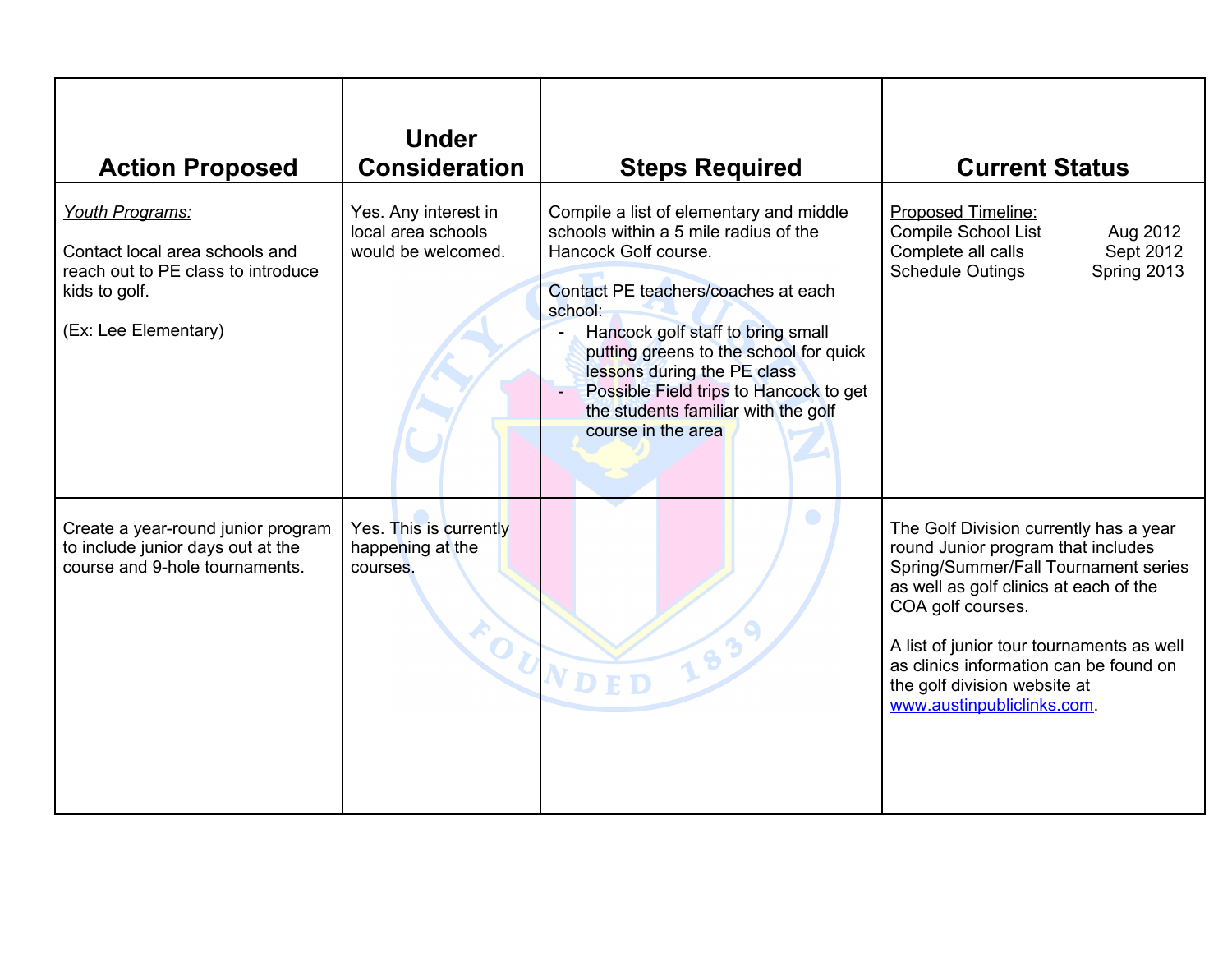| <b>Action Proposed</b>                                                                                                                                                                                                                                                                                                                                                                               | <b>Under</b><br><b>Consideration</b>                                                                                         | <b>Steps Required</b>                                                                                                                                                                                                                                                                                                                                                                                                                                                                                                                                                                                                    | <b>Current Status</b>                                                                                                                                                                                                                                                                                                                                                                                                                                                                                                                                                                         |
|------------------------------------------------------------------------------------------------------------------------------------------------------------------------------------------------------------------------------------------------------------------------------------------------------------------------------------------------------------------------------------------------------|------------------------------------------------------------------------------------------------------------------------------|--------------------------------------------------------------------------------------------------------------------------------------------------------------------------------------------------------------------------------------------------------------------------------------------------------------------------------------------------------------------------------------------------------------------------------------------------------------------------------------------------------------------------------------------------------------------------------------------------------------------------|-----------------------------------------------------------------------------------------------------------------------------------------------------------------------------------------------------------------------------------------------------------------------------------------------------------------------------------------------------------------------------------------------------------------------------------------------------------------------------------------------------------------------------------------------------------------------------------------------|
| <b>Special Events:</b><br>Create new golf tournaments to<br>generate more interest. Including:<br>Parent/Child partnerships<br>"Caddy Shack" Tournament<br>"7 iron only" Tournament<br>Night Golf<br>$\overline{\phantom{a}}$<br>Tournaments for different<br>ages/genders<br>Semester long tournaments<br>Celebrity sponsored golf<br>tournaments (leverage<br>relationships with<br>Kite/Crenshaw) | Yes. Will consider<br>adding certain special<br>events to the current<br>schedule of City<br>Sponsored events.<br>$\bigcirc$ | Hancock staff to meet and determine<br>appropriate events to host at the facility.<br>The events listed will all be considered in<br>addition to suggestions from staff<br>members.<br>Schedule event at Hancock.<br>Create marketing materials at least 6<br>weeks prior to the event to be distributed<br>and advertised. Ads will be submitted to<br><b>HOA and NA newsletters.</b><br>Post Event information on all city event<br>calendars including golf webpage and<br>social media outlets.<br>Register players, acquire any additional<br>materials for the tournament and execute<br>event.<br>FOUNDED<br>1839 | The Golf Division currently hosts over<br>200 golf tournaments per year and is<br>working to increase the City's Golf<br>Association play to extend to Hancock.<br>Department sponsored events at<br>Hancock will first focus on family<br>friendly events such as night golf<br>Proposed Timeline:<br><b>Staff Meeting</b><br>Dec 2012<br><b>Create Ads/Marketing</b><br>Jan 2013<br>Spring 2013<br><b>Host First Event</b><br>*Upon completion of new irrigation<br>system on the golf course.<br><b>Determine Success</b><br>Spring 2013<br>Plan 2 <sup>nd</sup> event<br><b>Fall 2013</b> |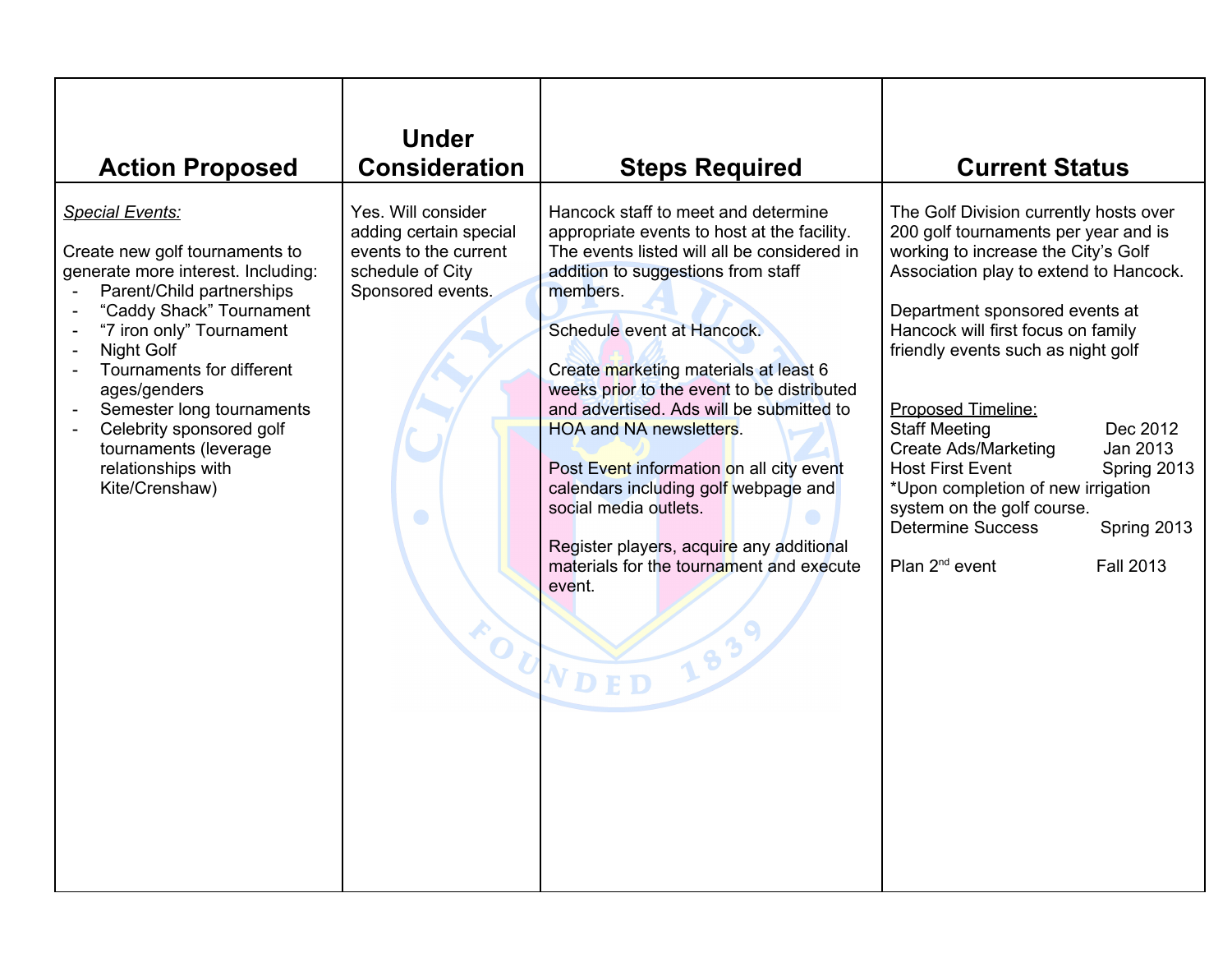|                                                                  | <b>Under</b>         |                                                                                                                                                                                                                                                                                                                                                                                                                                                                                                                                                                                                                                                                      |                                                                                                                                                                                                                                                                                                                                                                                              |
|------------------------------------------------------------------|----------------------|----------------------------------------------------------------------------------------------------------------------------------------------------------------------------------------------------------------------------------------------------------------------------------------------------------------------------------------------------------------------------------------------------------------------------------------------------------------------------------------------------------------------------------------------------------------------------------------------------------------------------------------------------------------------|----------------------------------------------------------------------------------------------------------------------------------------------------------------------------------------------------------------------------------------------------------------------------------------------------------------------------------------------------------------------------------------------|
| <b>Action Proposed</b>                                           | <b>Consideration</b> | <b>Steps Required</b>                                                                                                                                                                                                                                                                                                                                                                                                                                                                                                                                                                                                                                                | <b>Current Status</b>                                                                                                                                                                                                                                                                                                                                                                        |
| Create a youth activity at the<br>course while the parents play. | Yes.                 | Meet with the Hancock recreation center<br>to determine their current schedule and<br>the possibility of utilizing their facility for a<br>drop off program.<br>Potential programs could include after<br>school tutoring/homework sessions, arts &<br>crafts, games, dance, other sporting<br>events or active play time.<br>Determine appropriate pricing and<br>scheduling for the program.<br>Add the program to the recreation center<br>calendar and agenda as well as the golf<br>course's programing and marketing.                                                                                                                                          | Youth activities are currently in place at<br>the recreation center.<br>The Golf Division will consider a drop off<br>program in coordination with the<br>recreation center.<br>Proposed Timeline:<br><b>Rec Center Meeting</b><br>Aug 2012<br>Nov 2012<br>Possible Implementation<br>*Upon completion of new irrigation<br>system on the golf course.                                       |
| Host fundraising concerts at the<br>golf course.                 | $\bullet$<br>Yes.    | Determine/submit the following for event<br>approval:<br>Neighborhood approval (letter or email)<br>Rental agreement and fee payment<br>General liability insurance (general and<br>auto coverage)<br>Sound permit<br>Health permits for any food served/sold<br>to public<br>Portable toilet plan for event site<br>Trash and litter control, dumpster or trash<br>removal capabilities<br>Transportation and parking plan arranged<br>(plus local garage/parking approvals) -<br>make sure people can get to event<br>APD approval and security (which may<br>involve street closures for safety)<br><b>EMS</b> approval<br>Site plan and site/logistical meetings | Send e-mail to engagement participants<br>for more information as to this<br>expectation. This idea can be<br>interpreted multiple ways and the<br>Department needs a little more direction<br>from the community.<br>Have contacted the Special Events<br>department to determine facility<br>needs/requirements.<br>Will consider any fundraising event<br>inquiries that are appropriate. |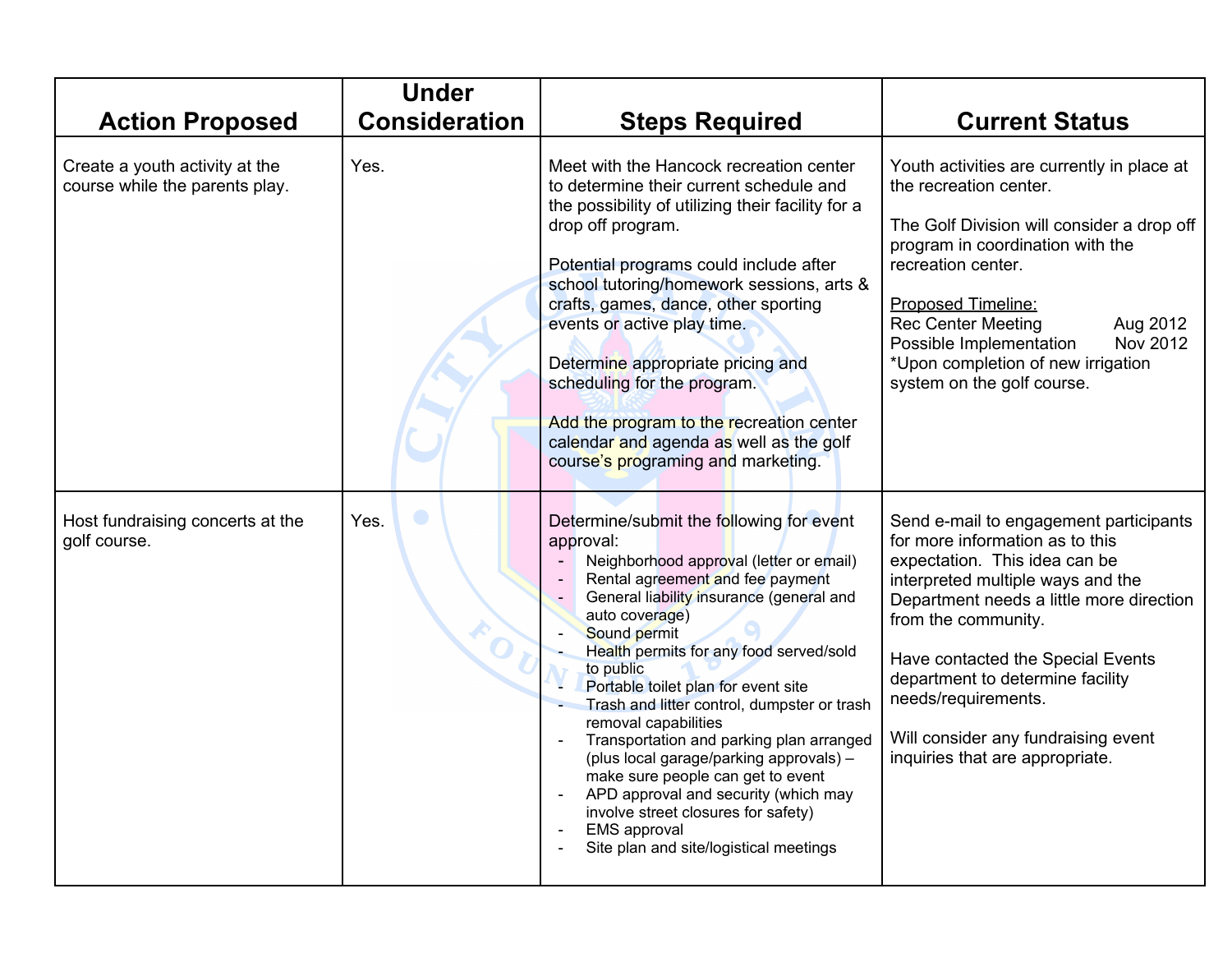|                                                                                          | <b>Under</b>         |                                                                                                                                                                                                                                                                                                                                                                                                                                                                                                                                                                                                                                                                                       |                                                                                                                                                                                                                                                                                                                                                                                                                |
|------------------------------------------------------------------------------------------|----------------------|---------------------------------------------------------------------------------------------------------------------------------------------------------------------------------------------------------------------------------------------------------------------------------------------------------------------------------------------------------------------------------------------------------------------------------------------------------------------------------------------------------------------------------------------------------------------------------------------------------------------------------------------------------------------------------------|----------------------------------------------------------------------------------------------------------------------------------------------------------------------------------------------------------------------------------------------------------------------------------------------------------------------------------------------------------------------------------------------------------------|
| <b>Action Proposed</b>                                                                   | <b>Consideration</b> | <b>Steps Required</b>                                                                                                                                                                                                                                                                                                                                                                                                                                                                                                                                                                                                                                                                 | <b>Current Status</b>                                                                                                                                                                                                                                                                                                                                                                                          |
| <b>Quality Enhancement:</b><br>Increase quality of golf course with                      | Yes.                 | May 24 <sup>th</sup> Council Meeting approved the<br>Item number 49:                                                                                                                                                                                                                                                                                                                                                                                                                                                                                                                                                                                                                  | Construction to begin in late July or<br>early August for new irrigation system<br>on the golf course.                                                                                                                                                                                                                                                                                                         |
| reclaimed water.                                                                         |                      | Authorize award and execution of a contract<br>through the Texas Local Government<br>Purchasing Cooperative (BuyBoard) with AMC<br>INDUSTRIES, INC. for the purchase of a<br>Rainbird Irrigation System for the Hancock<br>Golf Course for the Parks and Recreation<br>Department in an amount not to exceed<br>\$233,290.(Notes: This Cooperative Purchase<br>is exempt from the MBE/WBE Ordinance. This<br>exemption is in compliance with Chapter 2-9D<br>of the City Code (Minority-Owned and Women-<br><b>Owned Business Enterprise Procurement</b><br>Program). No subcontracting opportunities<br>were identified; therefore, no goals were<br>established for this contract.) | Completion date estimated November<br>of 2012.                                                                                                                                                                                                                                                                                                                                                                 |
| Consider new lay out of holes,<br>starting on current #6 and finishing<br>on current #5. | Yes.                 | Select appropriate dates to implement<br>"trial days" with the proposed new layout.<br>The trial will run for one full week of play.<br>Create survey to measure players<br>reactions/feedback of new course lay out<br>prior to trial dates.<br>The survey will be provided to each player<br>during the "trial days" and feedback will be<br>analyzed by golf division management.<br>Possible rearrangement of golf holes to be<br>implemented with the following steps:<br>Order new scorecards<br>Rearrange current signage, possible<br>new signs put in place                                                                                                                  | Golf staff choosing dates to run trial.<br>Drafting quick response surveys for<br>feedback.<br><b>Proposed Timeline:</b><br><b>Survey Drafted</b><br>Jul 2012<br><b>Trial Days</b><br>Jul 2012<br><b>Additional Trial Days</b><br>Spring 2013<br>*Upon completion of new irrigation<br>system on the golf course.<br>Spring 2013<br><b>Complete Analysis</b><br>Final Layout Selected and Executed<br>Aug 2013 |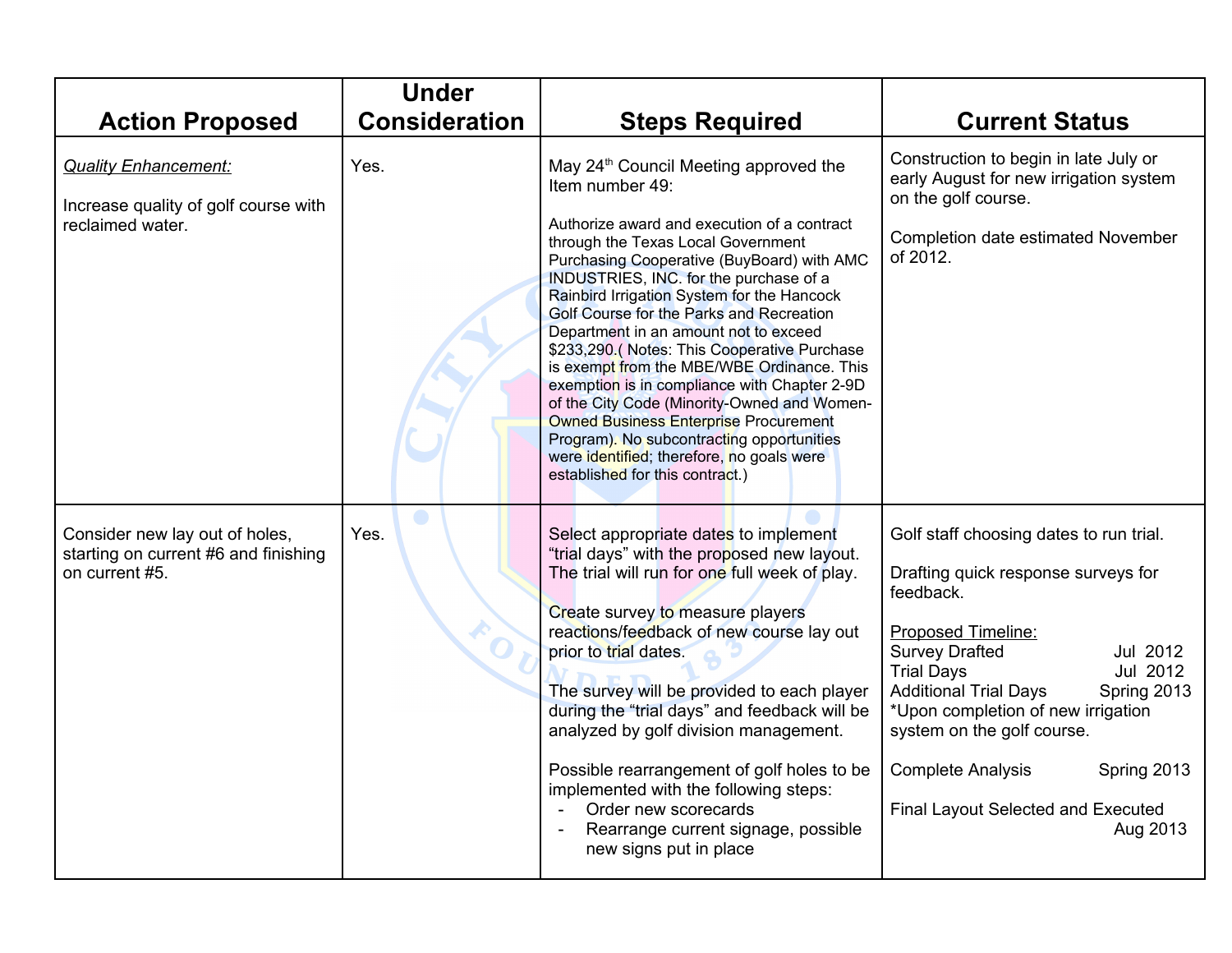| <b>Action Proposed</b>                                                                                                                                                                  | <b>Under</b><br><b>Consideration</b> | <b>Steps Required</b>                                                                                                                                                                                                                               | <b>Current Status</b>                                                                                                                                                                                                                                                                                                                                                                                                                                                         |
|-----------------------------------------------------------------------------------------------------------------------------------------------------------------------------------------|--------------------------------------|-----------------------------------------------------------------------------------------------------------------------------------------------------------------------------------------------------------------------------------------------------|-------------------------------------------------------------------------------------------------------------------------------------------------------------------------------------------------------------------------------------------------------------------------------------------------------------------------------------------------------------------------------------------------------------------------------------------------------------------------------|
| Add a pavilion to the property for<br>people to gather post play.                                                                                                                       | No.                                  | N/A                                                                                                                                                                                                                                                 | The golf division will utilize existing<br>picnic tables by updating them and<br>grouping them together in one area for<br>post play gatherings.                                                                                                                                                                                                                                                                                                                              |
|                                                                                                                                                                                         |                                      |                                                                                                                                                                                                                                                     | Current budget constraints will not<br>provide for this expenditure. To be<br>reevaluated in January, 2013.                                                                                                                                                                                                                                                                                                                                                                   |
| Improve golf course conditions for<br>better playability and quality of golf<br>course.<br>Additional vegetation<br>More cart path signage<br>Improved drainage<br>Update practice area | Yes.<br>$\bullet$                    | Golf course maintenance staff to meet and<br>determine an outline of necessary course<br>maintenance projects, priority of items and<br>an estimated cost of each project.<br>Create timeline for projects to be<br>executed.<br>FOUNDED<br>$6^{3}$ | Areas for improvements will be<br>identified and considered after the<br>reclaimed water irrigation system is put<br>into place.<br>Implementation will occur as funding<br>becomes available.<br>Project Timeline to be developed after<br>completion of the reclaimed water line<br>installation.<br><b>Proposed Timeline:</b><br><b>Maintenance Staff Meeting</b><br>Nov 2012<br>Project Timeline to be<br>Dec 2012<br>developed<br>Priority Projects begin in<br>Jan 2013 |